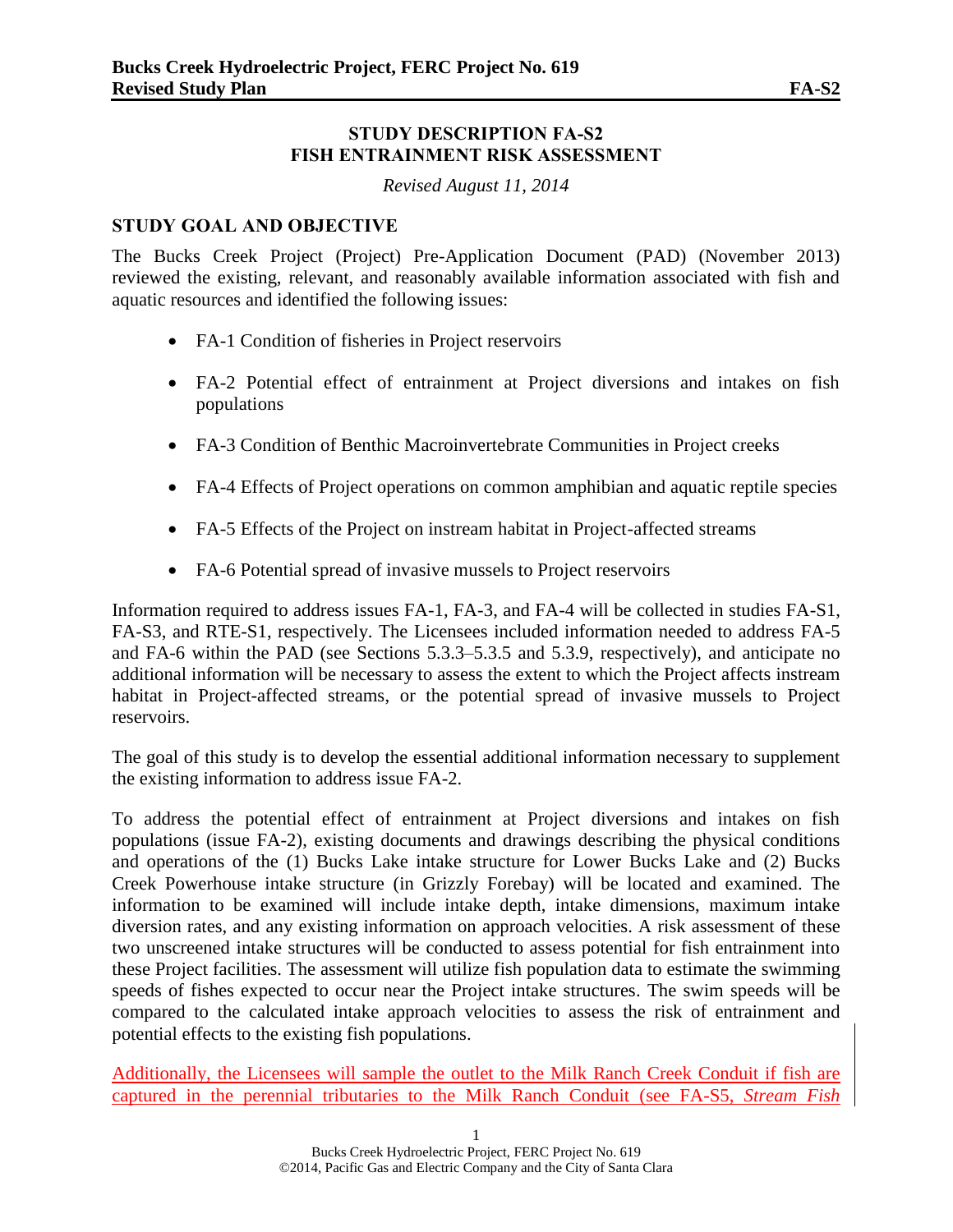*Population Study*). The conduit empties into Lower Bucks Lake through an elevated pipe at the north end of the dam.

# **EXISTING INFORMATION**

Entrainment studies of the Grizzly Powerhouse intake (which is screened) and Milk Ranch Conduit (which does not require screening [FERC 1993]) were completed as part of the Grizzly Development amendment (see PAD Section 5.3.6).

Project facility specifications document that the existing valve intake at Bucks Lake Dam and the Bucks Creek Powerhouse intake (within Grizzly Forebay) are both low elevation (i.e., deep) unscreened facilities. Fish entrainment is not believed to be an issue at these facilities due to the depth of the intakes (over 60 feet); however, an entrainment risk assessment has not been conducted.

No specific information currently exists related to fish population distribution around the intake structures, or entrainment through Project powerhouses. However, existing fisheries information for Bucks Lake is available (see PAD Section 5.3.2).

## **NEXUS BETWEEN PROJECT AND RESOURCE TO BE STUDIED AND HOW THE RESULTS WILL BE USED**

Entrainment of fish at diversion structures and intakes can impact fish populations. The risk of entrainment is influenced by the depth of the intake, intake design, flow approach velocities, and other factors. The Project releases or diverts water at two unscreened impoundments capable of entraining fish; water is released from Bucks Lake into Lower Bucks Lake (via direct release), and diverted from Grizzly Forebay into Bucks Creek Powerhouse (via the Grizzly Forebay Tunnel). Project intakes would pose a risk of entrainment if fish occur near the intakes and the size and species of those fish have swim speeds below the average water velocities moving through the trash racks and into the intakes. Entrainment of fish at Project intakes has the potential to affect fish populations at Project reservoirs, since entrained fish cannot return to the -reservoir.

The information obtained from this study will be used by the Licensees and resource agencies in combination with existing information to evaluate the effects of the Project's water diversions and impoundments on the local fish communities, and will be used to evaluate various management options when balancing resource uses.

## **STUDY AREA AND SITES**

The study area includes two three unscreened Project intakes:

- Bucks Lake valve intake into Lower Bucks Lake
- Bucks Creek Powerhouse intake within Grizzly Forebay
- Milk Ranch Creek Conduit from Three Lakes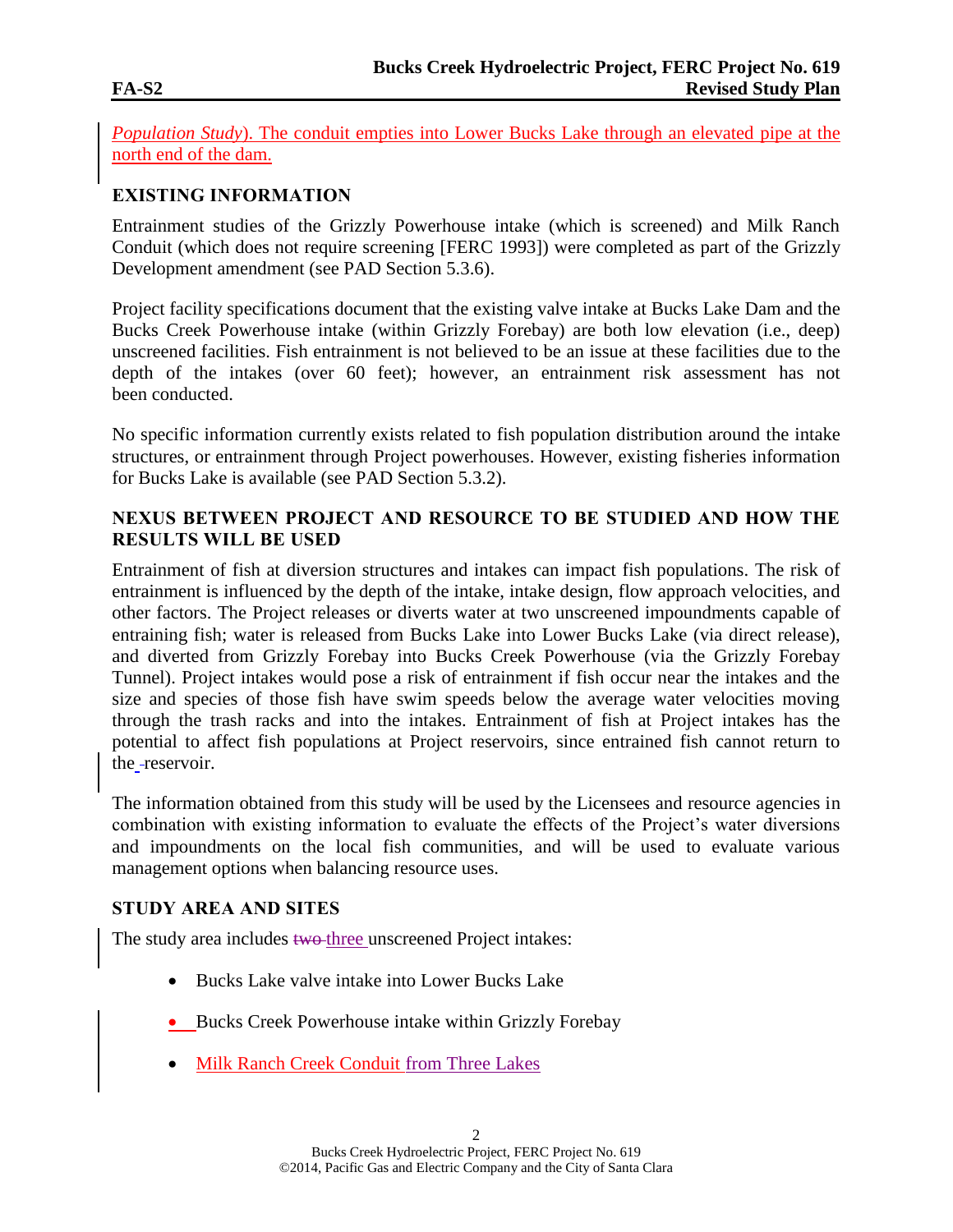#### **METHODS**

#### **Risk Assessment**

The Licensees propose to assess the risk of entrainment by (1) using information on fish presence, vertical distribution, and size of fish in the vicinity of Project intakes (using information reported in the PAD Section 5.3.2, or to be collected as part of FA-S1 [*Reservoir Fish Species Composition*]), and (2) analyzing estimates of intake velocities relative to the swimming ability of the fish likely to be present.

The potential for entrainment at Project diversions will be analyzed using existing fishery data from Bucks Lake (See PAD Section 5.3.2) and data from Study FA-S1. Gill nets placed in the vicinity of intake structures at varying depths in Grizzly Forebay (Figure 1) will provide information of the vertical distribution of fishes relative to the depth of the intake structure. The vertical distribution of fishes will then be used to determine the likelihood of individual fish life stages being present near the intake structure. Approach velocities will be calculated for each diversion intake. The vulnerability of entrainment will then be assessed for each species and species life stage present based on the species distribution, fish size, and fish swimming ability relative to the intake approach velocities.

Incidental observations of species of interest will be documented on field data sheets or specific incidental species observation forms, and compiled into a single database of incidental observations that can be used as a reference for other studies and analyses.



**Figure 1 Conceptual net Placement near Intake Structures in Grizzly Forebay (Juvenile Nets in Blue, Adult Nets in Gray)**

#### **Milk Ranch Conduit Assessment**

If fish are captured in the perennial tributaries to the Milk Ranch Conduit (see FA-S5, *Stream Fish Population Study*), the Milk Ranch Creek Conduit will be sampled for entrained fish at the elevated outlet pipe. Water exiting the conduit will be sampled using an appropriate net system, or similar device, where it empties into Lower Bucks Lake at the north end of the dam. The net will be set in place for one 48-hr sample period in each of three seasons (late spring, summer, early fall), and checked roughly every 12 hours at dawn and dusk to discriminate the time period when fish were captured (i.e., daytime versus nighttime). Captured fish will be held in a submerged enclosure at the base of the net. Fish data collected will include species identification, total length (TL, mm), fork length (FL, mm), weight (g), and notes on general condition. Fish will be released into the reservoir following processing.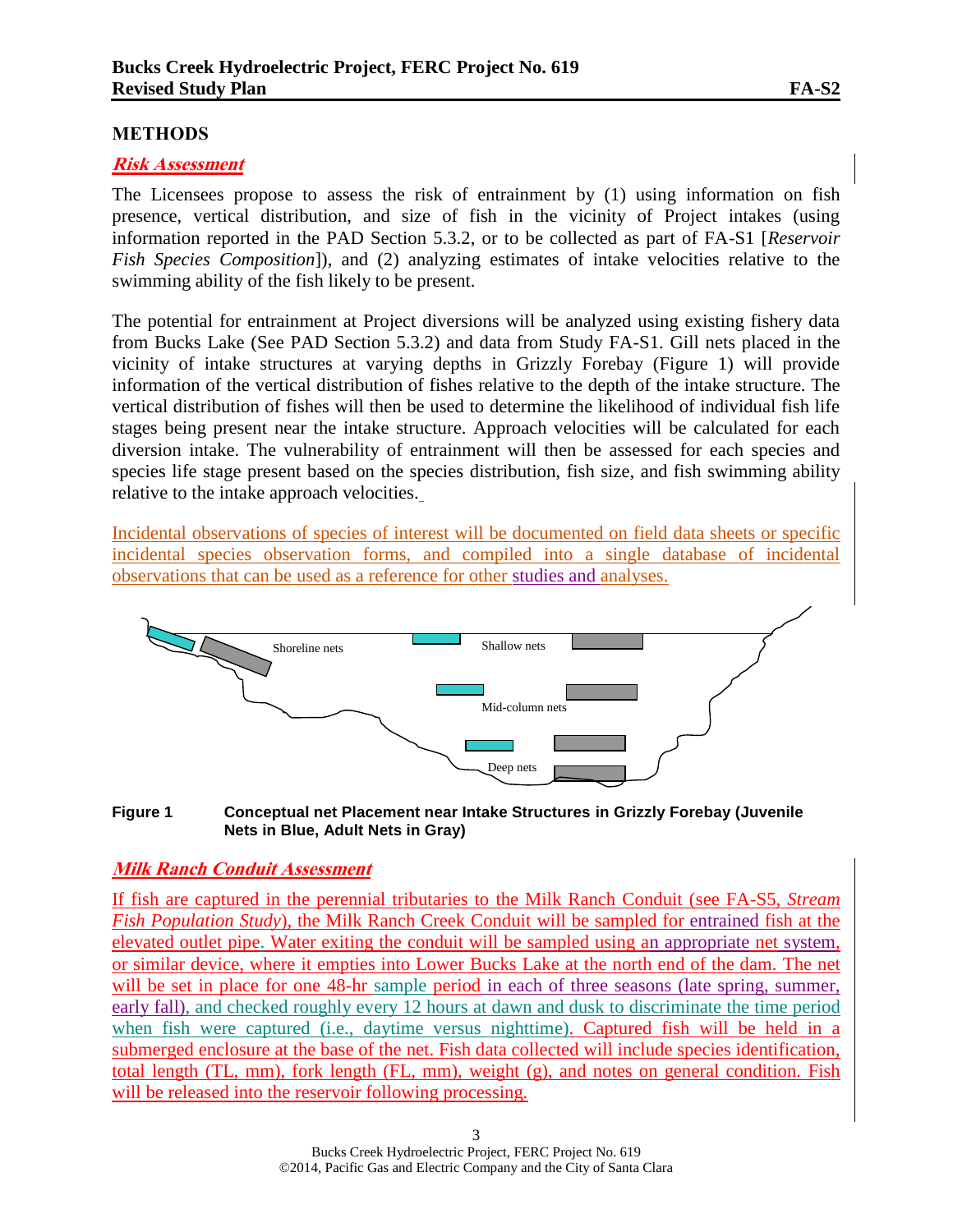To minimize the potential to spread of invasive species (e.g., New Zealand Mud Snail [NZMS], quagga/zebra mussel, Chytrid fungus), appropriate decontamination protocols will be followed prior to each aquatic-based field effort or moving between watersheds. Procedures may include, but not be limited to, freezing or soaking with a commercial 409 cleaner all field gear (including waders, boots, wetsuits) to kill NZMS, spraying equipment with a bleach and water solution to prevent spread of quagga/zebra mussel, and inspecting all field equipment (including boats).

# **ANALYSIS**

# **Risk Assessment**

The general location of intake structures relative to water depth and proximity to the shoreline will be described and compared to the expected distribution of fish species and life stages in the two reservoirs. An assessment of historical reservoir elevations will be included.

The Licensees will develop the relationship values associated with swim speeds, fish body length, and water chemistry, in collaboration with Project relicensing participants. Generally, a range of fish swim speeds will be calculated for fishes near the vicinity of the intakes using general sustained and burst speeds from Alexander (1967) and Clay (1961) in combination with the range of fish lengths measured in each study reservoir (from existing information identified in the PAD Section 5.3.2 and from FA-S1). A general rule of thumb is that a fish can sustain a speed equal to about four fish-lengths per second for long periods, and a speed of about ten fishlengths per second for short bursts (Alexander 1967, Clay 1961). For example, a 3-in. fish (total length) would be capable of a sustained speed of about 1 foot per second (fps) and a burst speed of about 2.5 fps, while a 6-in. fish could sustain a speed of 2 fps and a burst speed of 5 fps.

The approach velocities at the intakes will be calculated based on historical diversion/release rates at each of the intake structures and the size of the intake opening. Finally, fish maximum swim speeds will be compared to intake velocities at a range of distances from the intake to assess the vulnerability of entrainment for each species and species life stage present.

# **Milk Ranch Conduit Assessment**

In the event fish were documented in perennial tributaries to the Milk Ranch Conduit, fish data from the Milk Ranch Conduit outfall will be entered into an Excel spreadsheet for reduction, tabulation, and summary. Analyses will include quantifying and describing fish composition by life stage and by time period when fish were captured (i.e., daytime versus nighttime). Lengthfrequency histograms will be developed for all fish species observed. Fish data from the conduit will be compared to data from the stream and reservoir fish surveys, collected as part of FA-S1 and FA-S5 (*Reservoir Fish Species Composition, and Stream Fish Population Study*, respectively).

# **CONSISTENCY WITH GENERALLY ACCEPTED SCIENTIFIC PRACTICE**

The analysis of entrainment is consistent with the approach used in other FERC relicensing projects in California. The risk analysis has been conducted on recent FERC relicensing projects including, the Sacramento Municipal Utility District's Upper American River Project, South Feather Water and Power Agency's South Feather Power Project, and PG&E's Spring-Gap Stanislaus, Chili Bar, and McCloud-Pit hydroelectric projects. Direct measurement of fish at an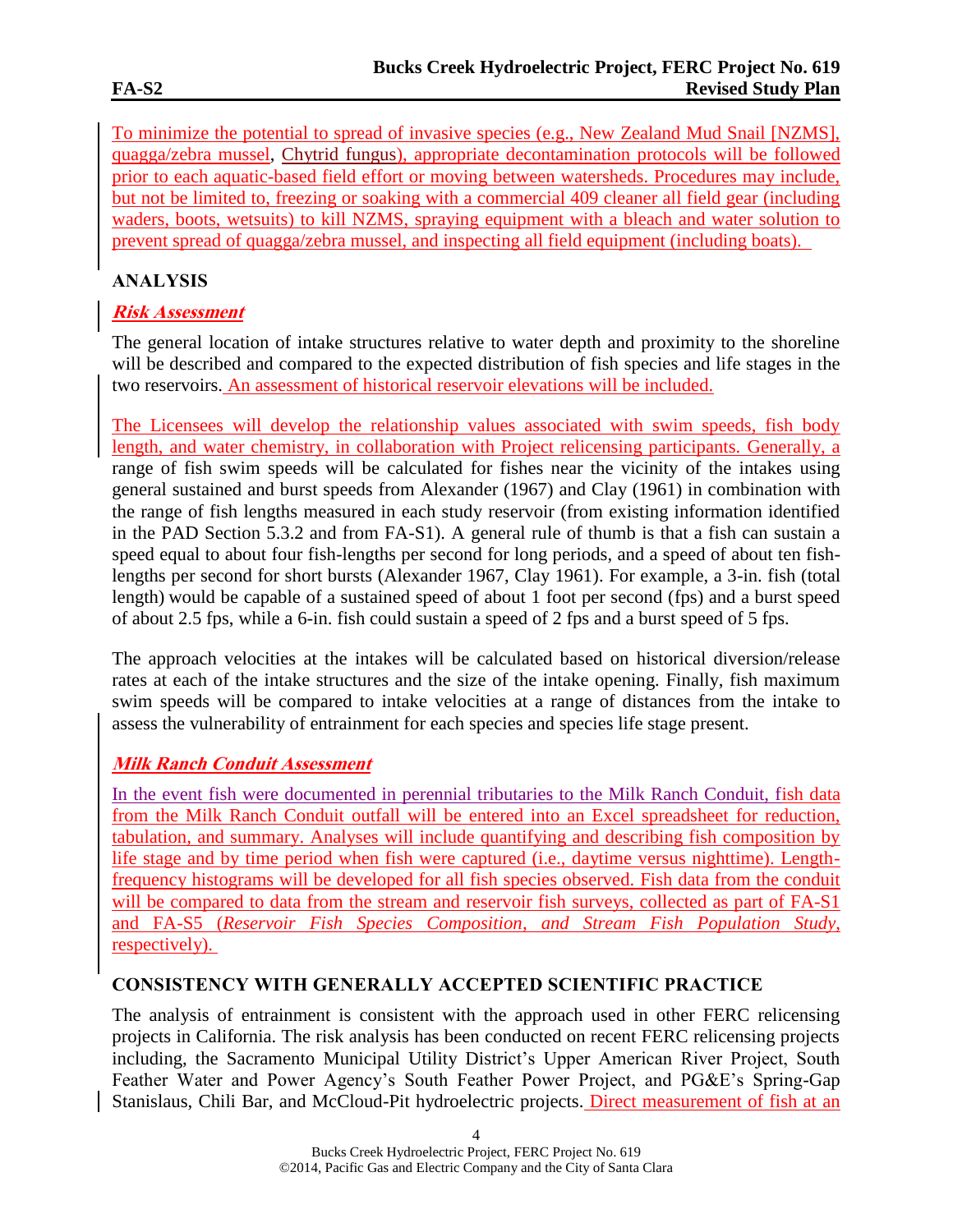outfall structure is a standard method for assessing fish entrainment/passage where conditions -allow.

### **PRODUCTS**

A summary of the information and findings will be included in the Application for New License, Exhibit E. A stand-alone Technical Memo will be produced with the methods and results of the study. Licensees will provide relevant data as appendices to the Technical Memo, and in electronic format upon request. Study results will be provided to the Relicensing Participants as soon as possible after the data are collected, tabulated, summarized, and checked for quality (*i.e.*, Quality Assurance/Quality Control). The Licensee intends to have study results, to the degree complete, available in sufficient time to allow collaborative development of possible PM&E measures for inclusion in its Draft License Application. Study products may include a presentation to resource agency personnel and other relicensing participants. Any standard GIS shapefiles produced will be provided upon request; any custom formats or ancillary GIS data manipulation will be the responsibility of the party receiving the data.

### **RELATIONSHIP TO OTHER STUDIES**

Data from this study will be combined with other studies for analysis, including studies FA-S1 (*Reservoir Fish Species Composition*), FA-S5 (*Stream Fish Population Study*), and WR-S2 (*Water Quality Assessment*).

### **SCHEDULE**

The evaluation of entrainment at Project intakes will begin in fall 2014 with the collection of infrastructure information (i.e., construction diagrams) and calculation of approach velocities. The Milk Ranch Conduit outfall survey will be conducted in late spring, mid-summer, and early fall 2015, concurrent with the reservoir fish surveys and other field activities. Analysis of the reservoir fish population and water quality data will occur in fall 2015, following the reservoir fish, stream fish, and water quality surveys (FA-S1, FA-S5, and WR-S2, respectively). The study is scheduled to be completed by summer 2016.

#### **LEVEL OF EFFORT AND COST**

The preliminary estimated cost (2014 dollars) for the study subtotaled by major tasks is as follows:

| 5033,000 |
|----------|
| 16,000   |
| 811,000  |
| 9.000    |
| 148,000  |